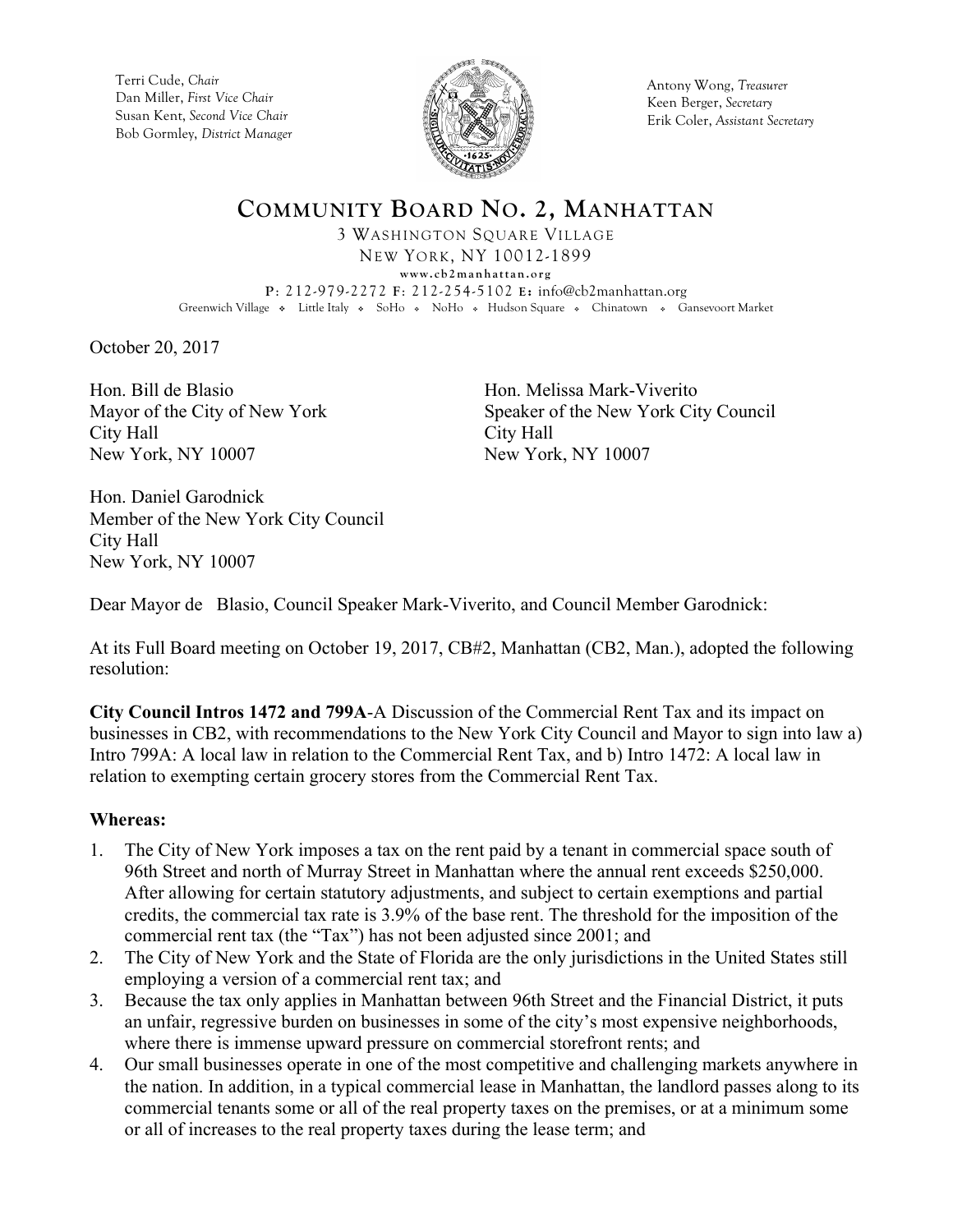- 5. Full service grocery stores also known as supermarkets are low profit margin neighborhood businesses that are essential to providing local access to a range of affordable fresh foods and staples for home food preparation and consumption, especially for older adults and families; and
- 6. Commercial Rent Tax (CRT) reform is a borough-wide and citywide issue of concern as many who live above or below the CRT zone may still work or study in the CRT zone and shop in the CRT zone, or work for employers within the CRT zone; and
- 7. Intro 799A, sponsored by City Council Member Daniel Garodnick, proposes to raise the threshold for the imposition of the Tax from \$250,000 to \$500,000, and to make certain other amendments to increase certain partial credits and adjustments to the Tax. As of tax year 2016, the increase in the threshold would have made about 3,400 fewer businesses subject to the Tax, with a savings of \$45.9 million.
- 8. Intro 1472, sponsored by Manhattan Borough President Gale A. Brewer and City Council Member Corey Johnson, was crafted to reflect the FRESH program's insistence on produce, fresh meats and dairy. Stores that seek the CRT exemption must accept SNAP and WIC, while earning the majority of their revenue from the sale of grocery items; and
- 9. The New York City Council Committee on Finance held a February 13, 2017 public hearing on Intro 799 and Intro 1472 at which the Manhattan Chambers of Commerce, Partnership for NYC, New York City Hospitality Alliance, Times Square Alliance, REBNY, testified in support of Intro 799A, building on the wide range of citywide support the proposal has received from a broadbased coalition of elected officials, businesses organizations and owners; and
- 10. At the same Finance Committee hearing, Hunter College Food Policy Center, CUNY Urban Food Policy Institute, American Heart Association, Locals 338 and 1500, the National Supermarket Association, Food Industry Alliance, Red Apple Group and Morton Williams testified in support of Intro 1472; and
- 11. While small businesses in our District and Borough face many more challenges to their survival, and are in need of a far more comprehensive approach to supporting and sustaining these vital elements of our local economy and sources of employment, the measures cited above are an important first step in leveling the playing field for these small and low profit margin businesses which could be otherwise be hiring additional employees or investing in their businesses; and

# **Therefore be it resolved that CB2, Man.:**

- 1. Urges the New York City Council to pass Intro 799A and Intro 1472 and the Mayor to sign them into law before the close of the current City Council legislative session in December 2017.
- 2. Suggests that an indexing mechanism be added to provide periodic adjustments to the annual rent cap.

Vote: Unanimous with 43 Board members in favor.

Please advise us of any decision or action taken in response to this resolution.

Sincerely,

Teni Cude

Terri Cude, Chair **Anita Brandt**, Chair

Community Board #2, Manhattan Land Use & Business Development Committee Community Board #2, Manhattan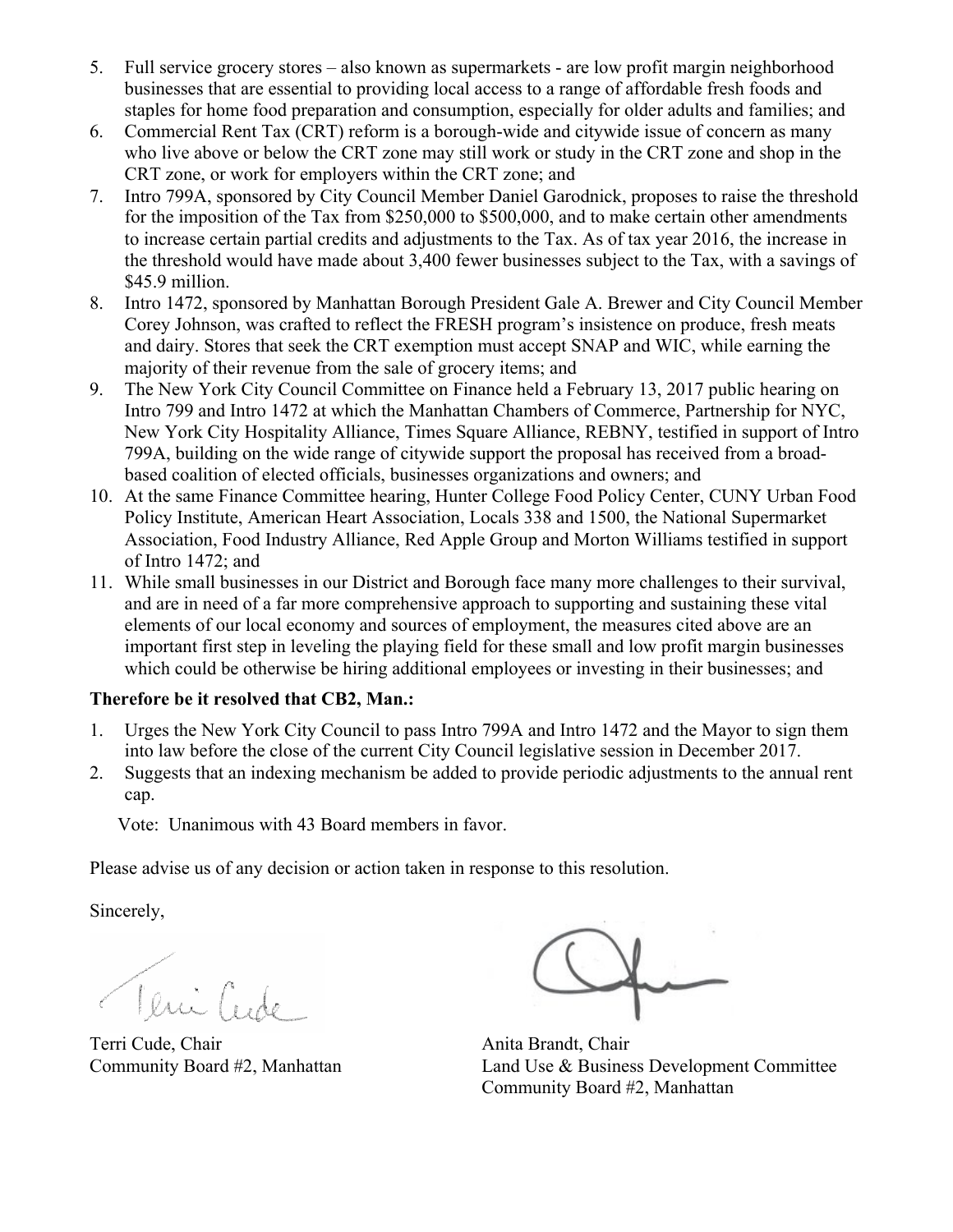Fiederice Sigel

Frederica Sigel, Co-Chair Land Use & Business Development Committee Community Board #2, Manhattan

## TC/fa

c: Hon. Jerrold L. Nadler, Congressman Hon. Nydia M. Velazquez, Congresswoman Hon. Brad Hoylman, NY State Senator Hon. Daniel L. Squadron, NY State Senator Hon. Deborah J. Glick, Assembly Member Hon. Yuh-Line Niou, Assembly Member Hon. Gale A, Brewer, Man. Borough President Hon. Corey Johnson, Council Member Hon. Margaret Chin, Council Member Hon. Rosie Mendez, Council Member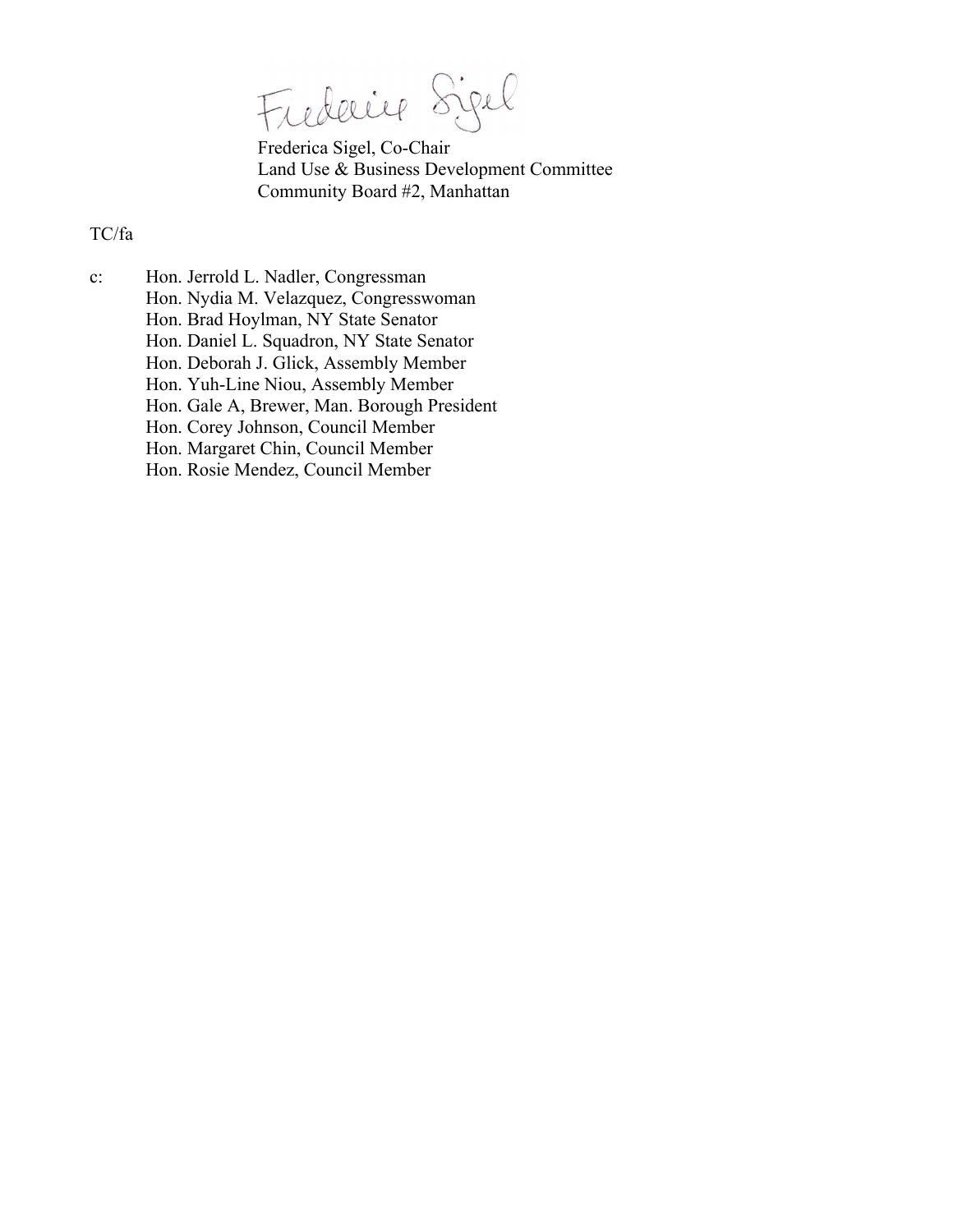Terri Cude, *Chair* Dan Miller, *First Vice Chair* Susan Kent, *Second Vice Chair* Bob Gormley, *District Manager*



Antony Wong, *Treasurer* Keen Berger, *Secretary* Erik Coler, *Assistant Secretary*

# **COMMUNITY BOARD NO. 2, MANHATTAN**

3 WASHINGTON SQUARE VILLAGE NEW YORK, NY 10012-1899

**www.cb2manhattan.org**

**P**: 212-979-2272 **F**: 212-254-5102 **E:** info@cb2manhattan.org Greenwich Village • Little Italy • SoHo • NoHo • Hudson Square • Chinatown • Gansevoort Market

October 24, 2017

Marisa Lago, Chair City Planning Commission 22 Reade Street New York, NY 10007

Dear Ms. Lago:

At its Full Board meeting on October 19, 2017, CB#2, Manhattan (CB2, Man.), adopted the following resolution:

**181 Mercer Street** (between Houston and Bleecker Streets) NYU is to present, a second time, modifications to the NYU Core Special Permit (M 120124 (A) ZSM) of their new building 181 Mercer Street.

### **Whereas:**

- 1. New York University seeks to modify the Large-Scale General Development special permit approved by the NYC City Planning Commission on June 6, 2012 and modified by the NYC Council on July 25, 2012.
- 2. The proposed minor modification relates to only one of the new buildings: the 181 Mercer St. building, also known as the Zipper Building, located on the south block between Bleecker and Houston Streets.
- 3. The application would make minor changes to the massing of portions of the 181 Mercer St. building but would not increase the building's zoning floor area.
- 4. NYU presented its application to CB2's Land Use committee in September and returned to the committee in October with more information.
- 5. The modifications affect Towers C, D, E, G and H.
- 6. Residents from 200 Mercer Street and 88 Bleecker Street came to both meetings to express their concerns with respect to infringements on their light and air as a result of the proposed 19'-0" shift of Tower C's expansion to the east and the addition of an elevator mechanical bulkhead (a two-story, 43'-0" deep structure to the east towards Mercer Street) to the roof of the 85' high base of the building. The residential neighbors expressed concern that the proposed massing changes favor NYU and the commercial establishments at the expense of the residential neighbors.